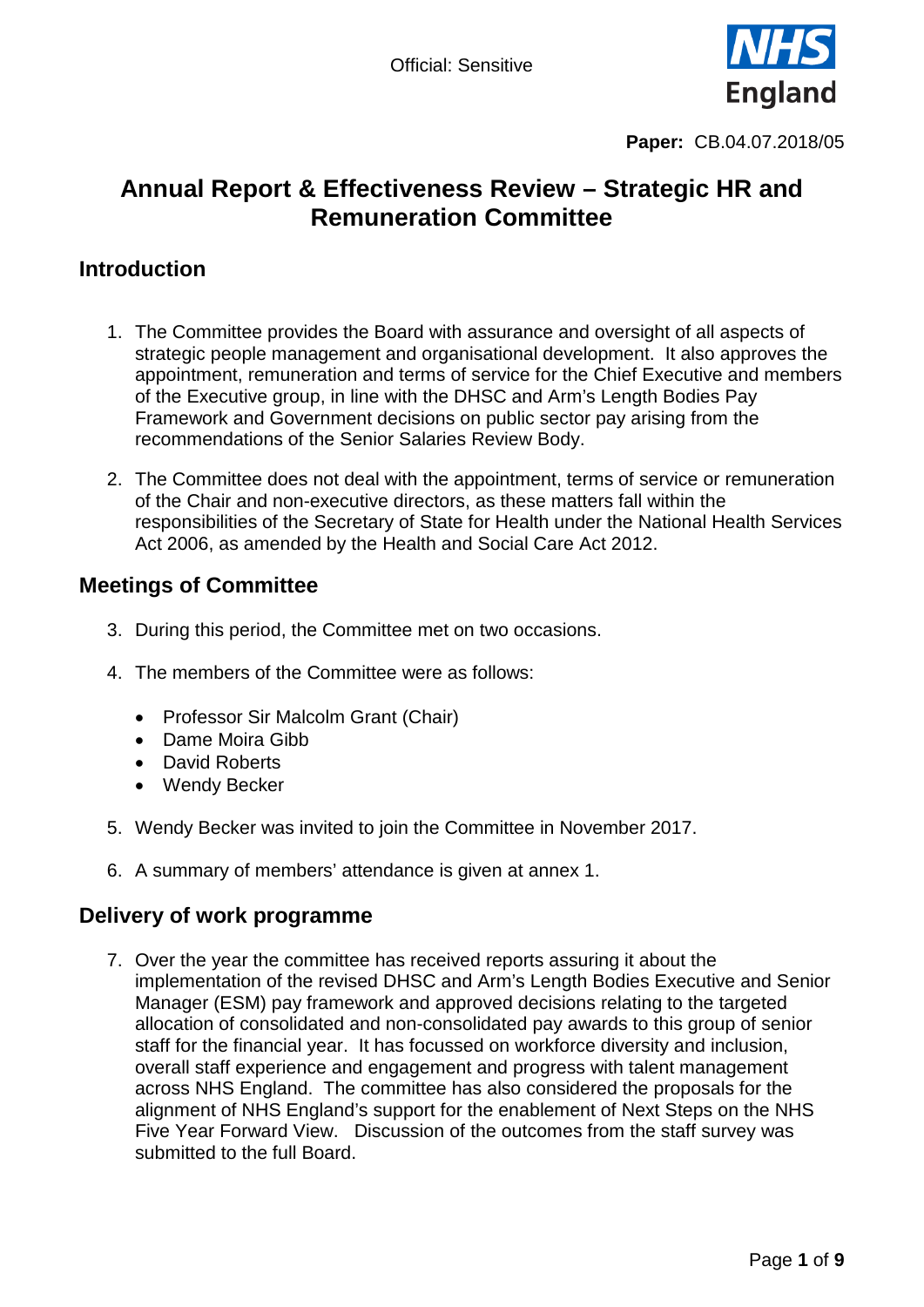# **Work programme for 2018/2019**

8. During the coming year, the Committee will continue to focus primarily on the NHS Improvement/NHS England Integrated Working programme, as well as the alignment of support for STPs across the system. The Committee will continue to review NHS England's progress on talent management, workforce diversity and inclusion, and overall staff experience and engagement throughout the year ahead. Finally, the Committee will make decisions in respect of the Chief Executive's annual appraisal and pay and any issues pertaining to national directors.

# **Review of Terms of Reference**

- 9. The terms of reference for the committee have been reviewed and refreshed.
- 10.The Committee considered the revised Terms of Reference at their meeting on 24 May 2018, and these are attached at annex 2 for consideration and approval by the Board.

## **Review of effectiveness**

11.The Committee plans to undertake a full review of its effectiveness during the coming year, but can confirm that it has met its statutory duties as delegated by the Board during 2017/18.

### **Assurance Statement**

12.The Committee confirms that it has met its duties delegated by the Board, and that there are no issues of concern to raise to the Board.

#### **Recommendations**

- 13.The Board is asked to:
	- i. Note the report;
	- ii. Take assurance from the Committee with regard to delivery of its work programme; and
	- iii. Approve the revised terms of reference

#### **Author: Lesley Tillotson, Board Secretary**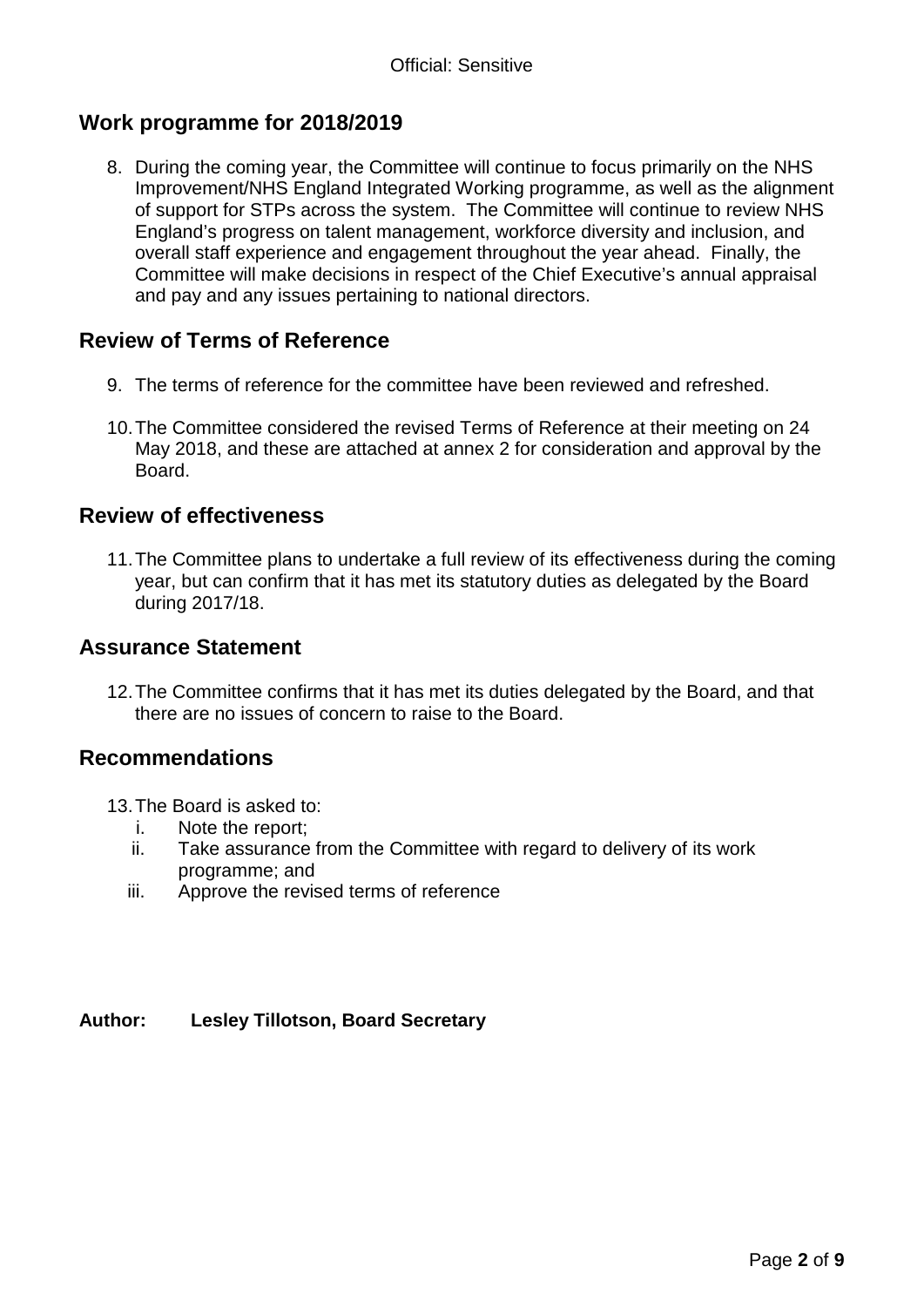# **Annex 1**

# **Summary of Members' Attendance**

| <b>Member</b>                      | 28 September 2018 | 8 February 2018 |
|------------------------------------|-------------------|-----------------|
| <b>Professor Sir Malcolm Grant</b> | ∨                 | v               |
| David Roberts                      | v                 | v               |
| Dame Moira Gibb                    |                   | N               |
| <b>Wendy Becker</b>                |                   | ◡               |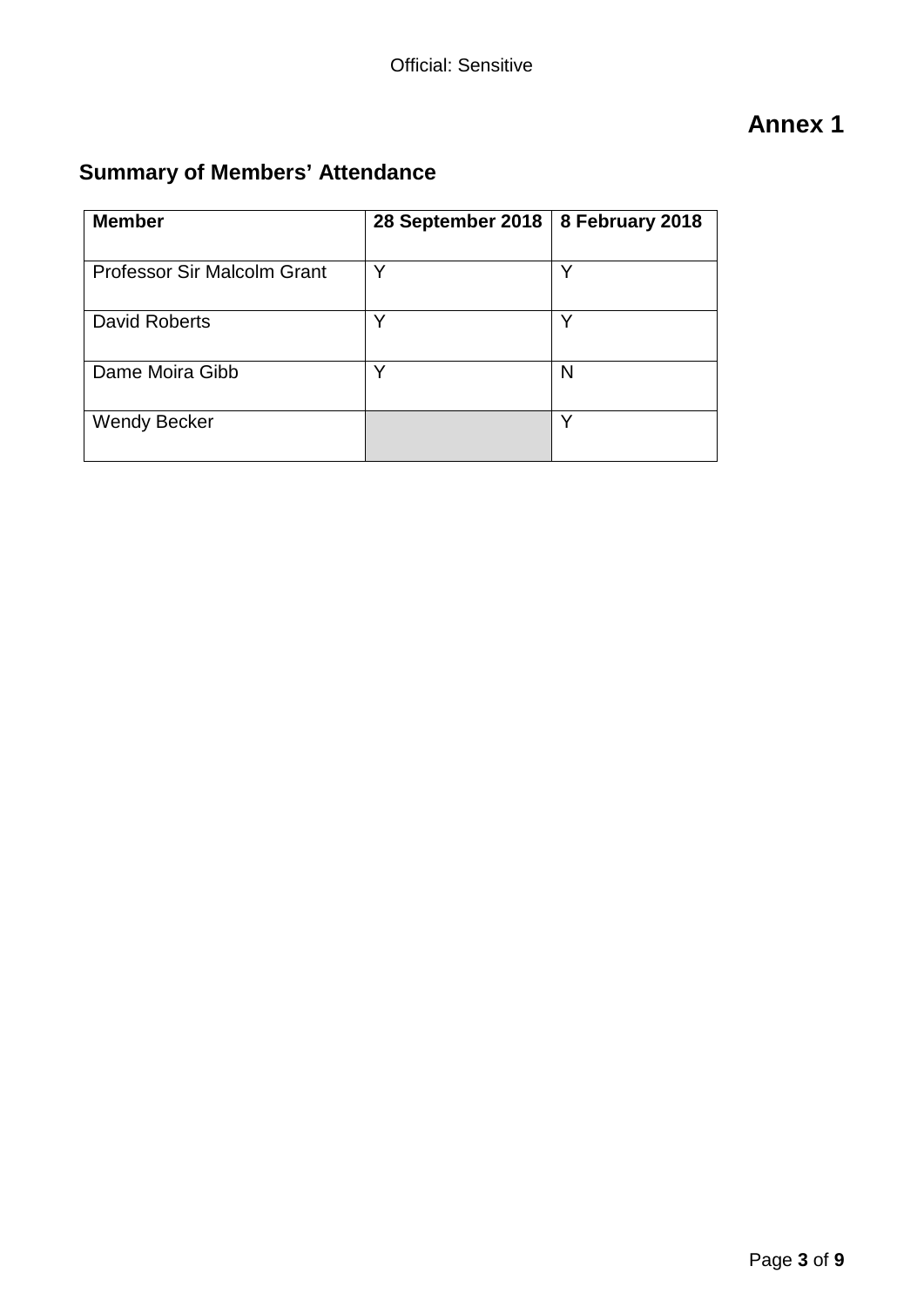Official: Sensitive



# **Terms of Reference**

**Strategic HR and Remuneration Committee** 

**Version: 2.0 Date: 24 May 2018**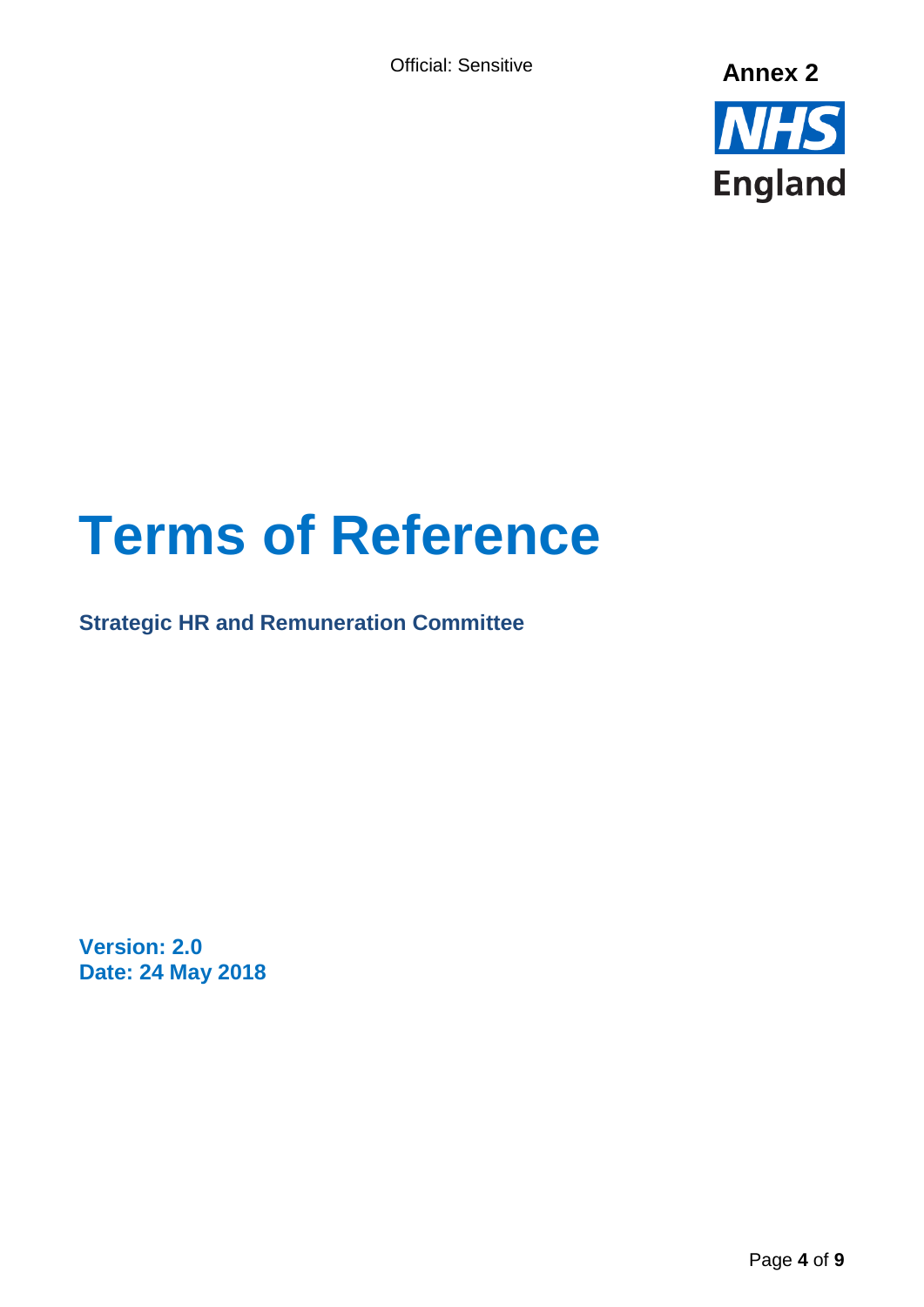| Document file name: Terms of reference |                      |                       |
|----------------------------------------|----------------------|-----------------------|
| Directorate: Finance                   |                      |                       |
| Document reference: ToR - SHRRC        |                      |                       |
| <b>Owner: SHRRC</b>                    | <b>Status: Draft</b> |                       |
| <b>Author: Board Secretary</b>         | <b>Version 2.0</b>   |                       |
|                                        | Version issue date   | <b>[Publish Date]</b> |

# **Document management**

| <b>Revision history</b><br>Version Date |                   | <b>Summary of changes</b>                                         |
|-----------------------------------------|-------------------|-------------------------------------------------------------------|
| 1.1                                     | 29 August<br>2017 | Draft review                                                      |
| 1.3                                     | 24 May<br>2018    | Review in line with HSCA 2012 and UK Corporate Governance<br>Code |
|                                         |                   |                                                                   |

#### **Approved by**

This document must be approved by the following people:

| <b>Name</b>                           | Signature | . .<br><b>Title</b> | Date <sup>1</sup> | <b>Nersion</b> |
|---------------------------------------|-----------|---------------------|-------------------|----------------|
| <b>Professor Sir Malcolm</b><br>Grant |           | Chair               | 24 May<br>2018    | 2.0            |
|                                       |           |                     |                   |                |

#### **Related documents**

| <b>Title</b> | <b>Owner</b> | <b>Location</b> |
|--------------|--------------|-----------------|
|              |              |                 |
|              |              |                 |
|              |              |                 |

#### **Document control**

The controlled copy of this document is maintained by NHS England. Any copies of this document held outside of that area, in whatever format (e.g. paper, email attachment), are considered to have passed out of control and should be checked for currency and validity.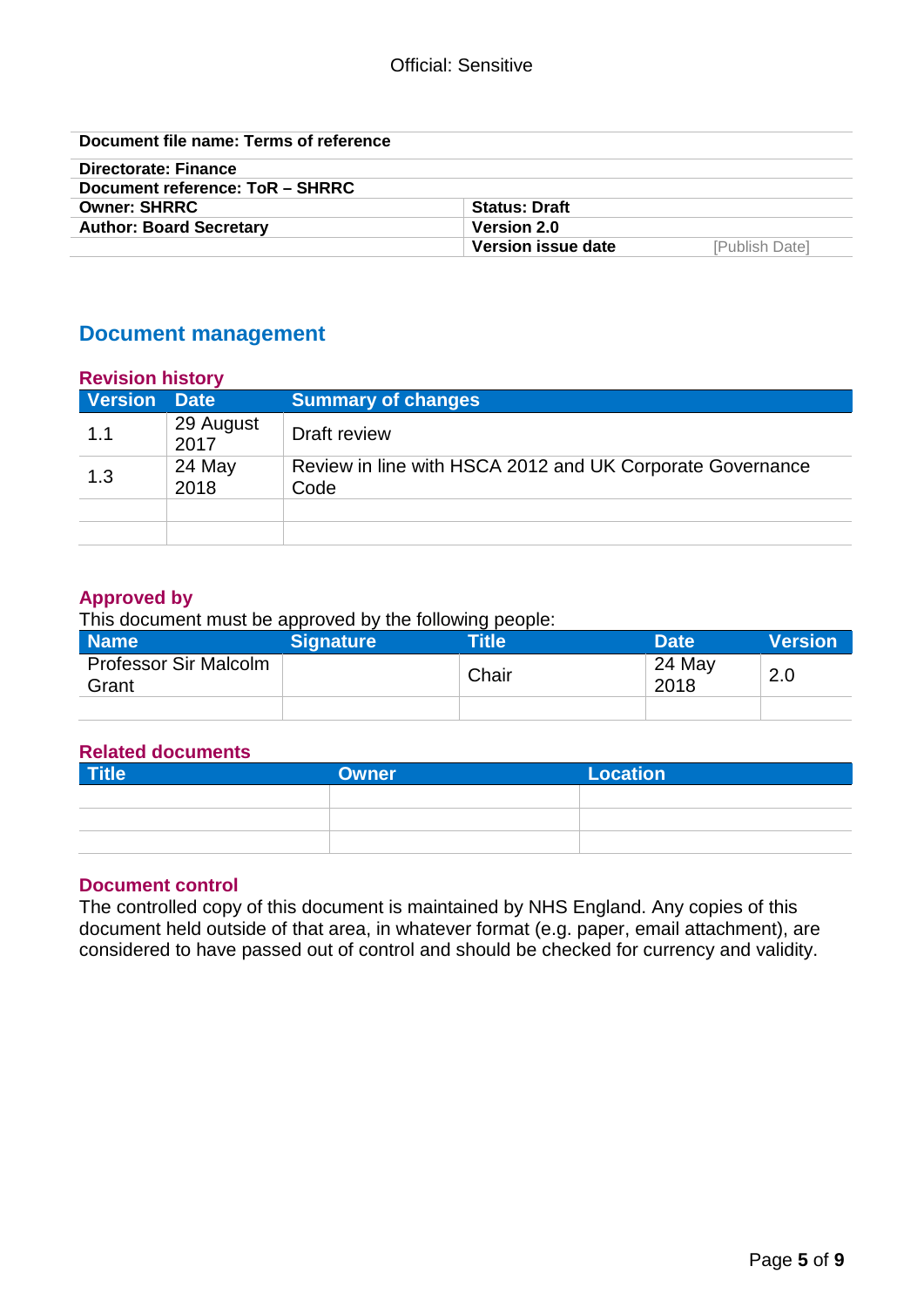# **Contents**

| 5. Chairing of the meeting  Error! Bookmark not defined. |  |
|----------------------------------------------------------|--|
|                                                          |  |
|                                                          |  |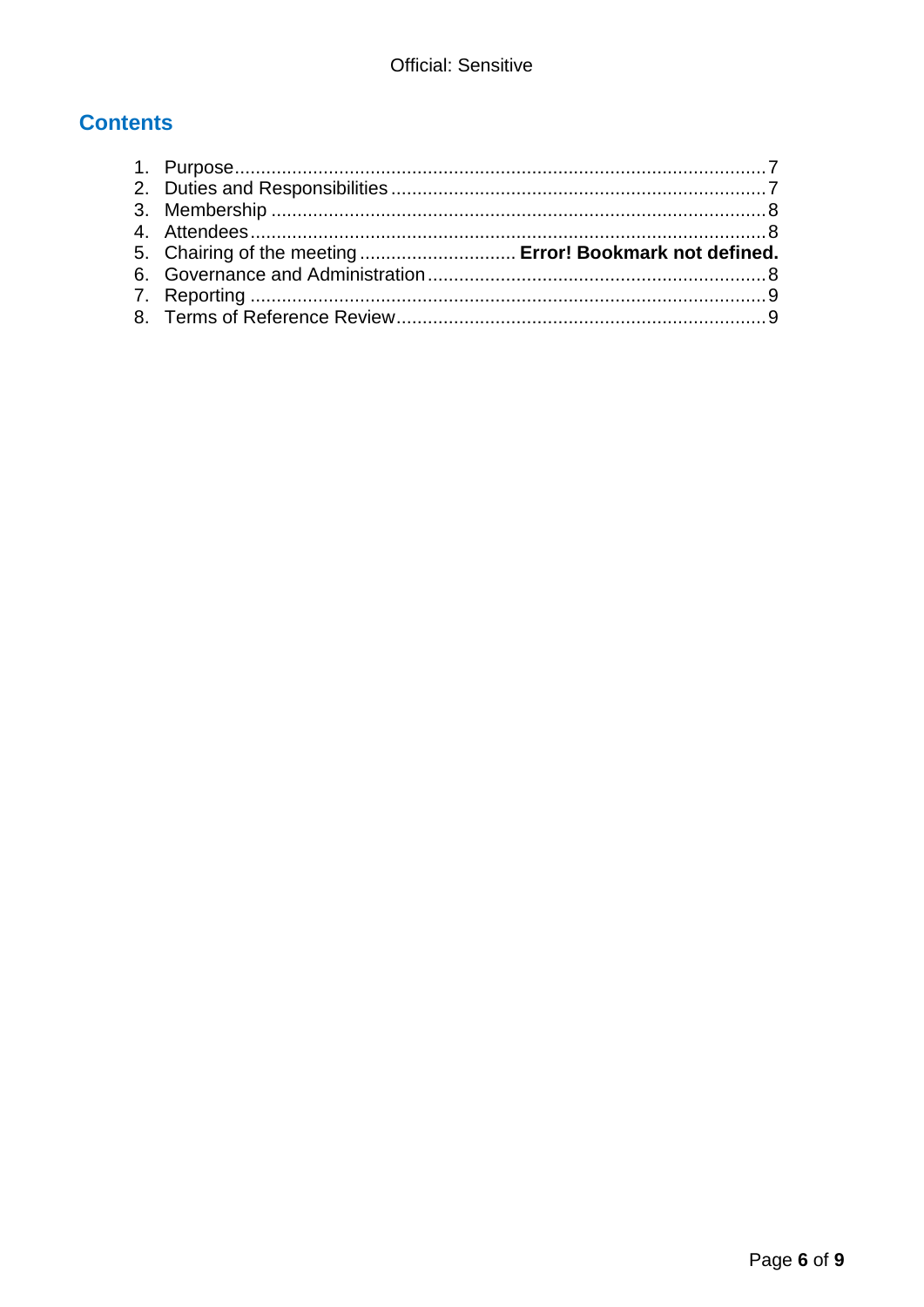#### <span id="page-6-0"></span>**Purpose**

- 1. The Committee provides the Board with assurance and oversight of all aspects of strategic people management and organisational development. It approves the appointment of the Chief Executive and National Executive Directors who report directly to the Chief Executive in line with paragraph 3 of schedule A1 of the NHS Act 2006, the Department of Health and Social Care and Arms' Length Bodies Pay Framework and Government decisions on public sector pay arising from the recommendations of the Senior Salaries Review Body.
- 2. With regard to the Chief Executive and National Executive Directors, the Committee makes recommendations regarding remuneration and terms of service to the Department of Health and Social Care where the salary is above £150K.
- 3. The Committee does not deal with the appointment, terms of service or remuneration of the Chair and NEDs, These matters fall within the responsibilities of the Secretary of State for Health under paragraph 2(1)(A) and (B) of schedule A1 of the NHS Act 2006, as amended by the Health and Social Care Act 2012.
- 4. The duties of the Committee incorporate those of a Nominations Committee in regard to succession planning.

#### <span id="page-6-1"></span>**Duties and Responsibilities**

- 5. With regard to the Chief Executive and National Executive Directors, recommendations regarding remuneration and terms of service will be made to the Department of Health and Social Care.
- 6. With regard to other Executive Senior Managers (ESM), all aspects of salary (including any performance-related elements, bonuses) will be determined by the Committee.
- 7. Provisions for other benefits, including pensions and cars for all ESMs.
- 8. Arrangements for termination of employment and other contractual terms (decisions requiring dismissal of the Chief Executive or Non-Executive Directors shall be referred to the Secretary of State).
- 9. Arrangements for termination of employment and other contractual terms (decisions requiring dismissal of the National Executive Directors shall be referred by the Chief Executive to the NHS England Board).
- 10.Ensuring that ESMs are fairly rewarded for their individual contribution to NHS England – having proper regard to NHS England's circumstances and performance and to the provisions of any national arrangements for such staff.
- 11.Proper calculation and scrutiny of termination payments taking account of such national guidance as is appropriate, advising on and overseeing appropriate contractual arrangements for such staff. This will apply to all NHS England staff.
- 12.Proper calculation and scrutiny of any special payments.
- 13.In relation to NHS England senior level appointments, keep succession planning and senior capability under continuous review.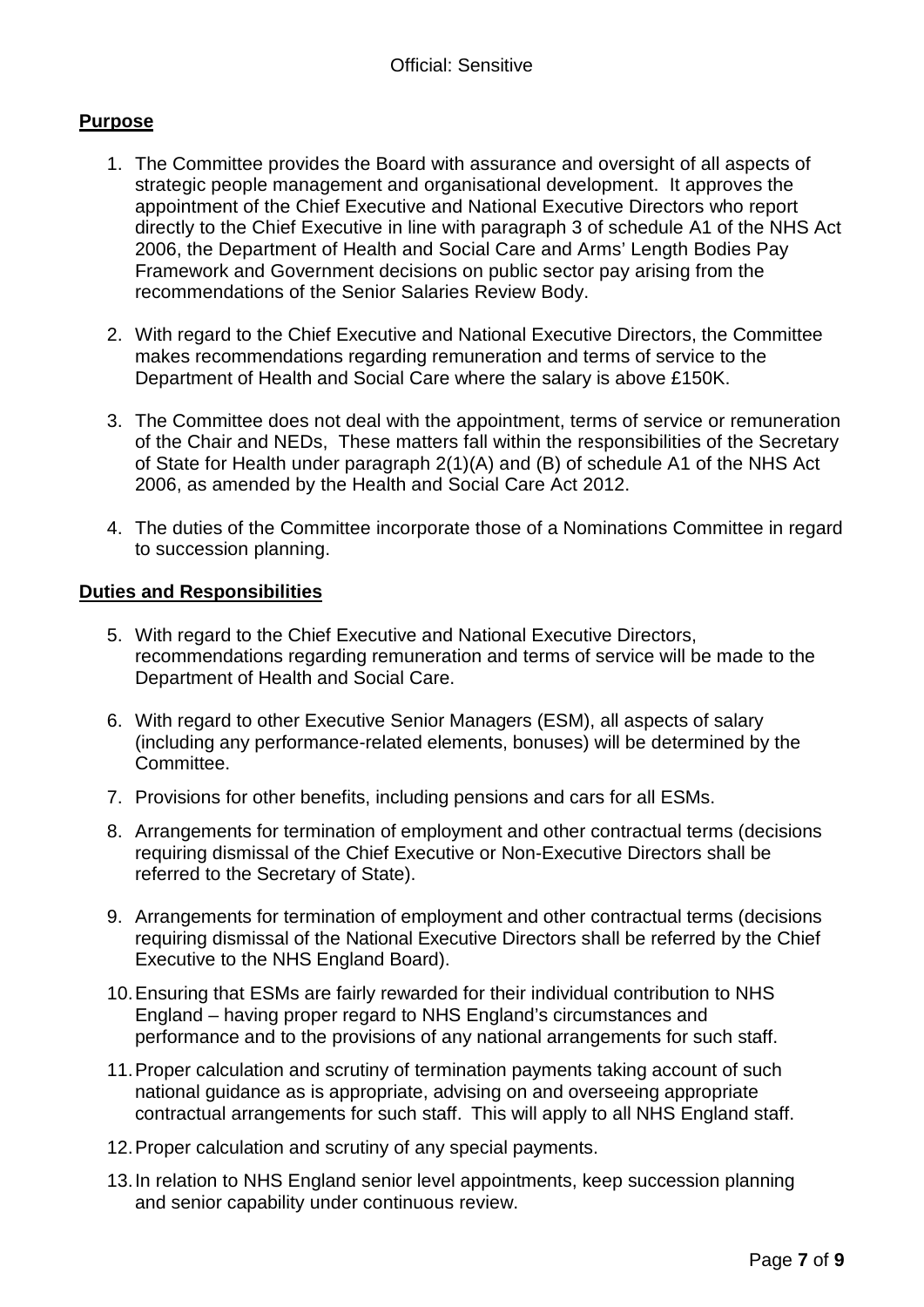#### <span id="page-7-0"></span>**Membership**

- 14.At least three Non-Executive directors, one of whom should be the NHS England Chair.
- 15.The Committee will be chaired by the NHS England Chair.

#### **Quorum**

- 16.The Committee will meet not less than twice a year.
- 17.The meeting will be considered quorate if at least two of the Non-Executive Director members are present.

#### <span id="page-7-1"></span>**Attendees**

- 18.The Chief Executive will attend to advise the Committee.
- 19.The Chief Executive will not attend for discussions about his/her own remuneration and terms of service.
- 20.The National Director responsible for Transformation and Corporate Operations will attend in their role in overseeing the organisation's people and OD function, but will not attend for discussions relevant to his/her own remuneration and terms of service.
- 21.The Director of People and OD will attend the Committee to provide expert advice on remuneration, but will not attend for discussions relevant to his/her own remuneration and terms of service.
- 22.The Chair may ask any or all attendees who are not members of the Committee to withdraw to facilitate open and frank discussion of particular matters.

#### <span id="page-7-2"></span>**Governance and Administration**

- 23.The Committee will be provided with a secretariat function by the Board Secretary. Duties will include:
	- Setting the schedule of meetings before the start of the financial year
	- Agreement of agenda and papers with Chair
	- ensuring that minutes are taken and keeping a record of matters arising and issues to be carried forward
	- timely distribution of papers before each meeting, usually a minimum of five working days
	- record of actions and other matters arising or issues to be carried forward;
	- The Secretariat will prepare an attendance register for each meeting and ensure that the attendance/non-attendance of all individuals is correctly recorded at each meeting

#### **Urgent Matters between Meetings**

24.The Chair may ask the Secretary to convene further meetings of Committee to discuss particular issues considered to be urgent.